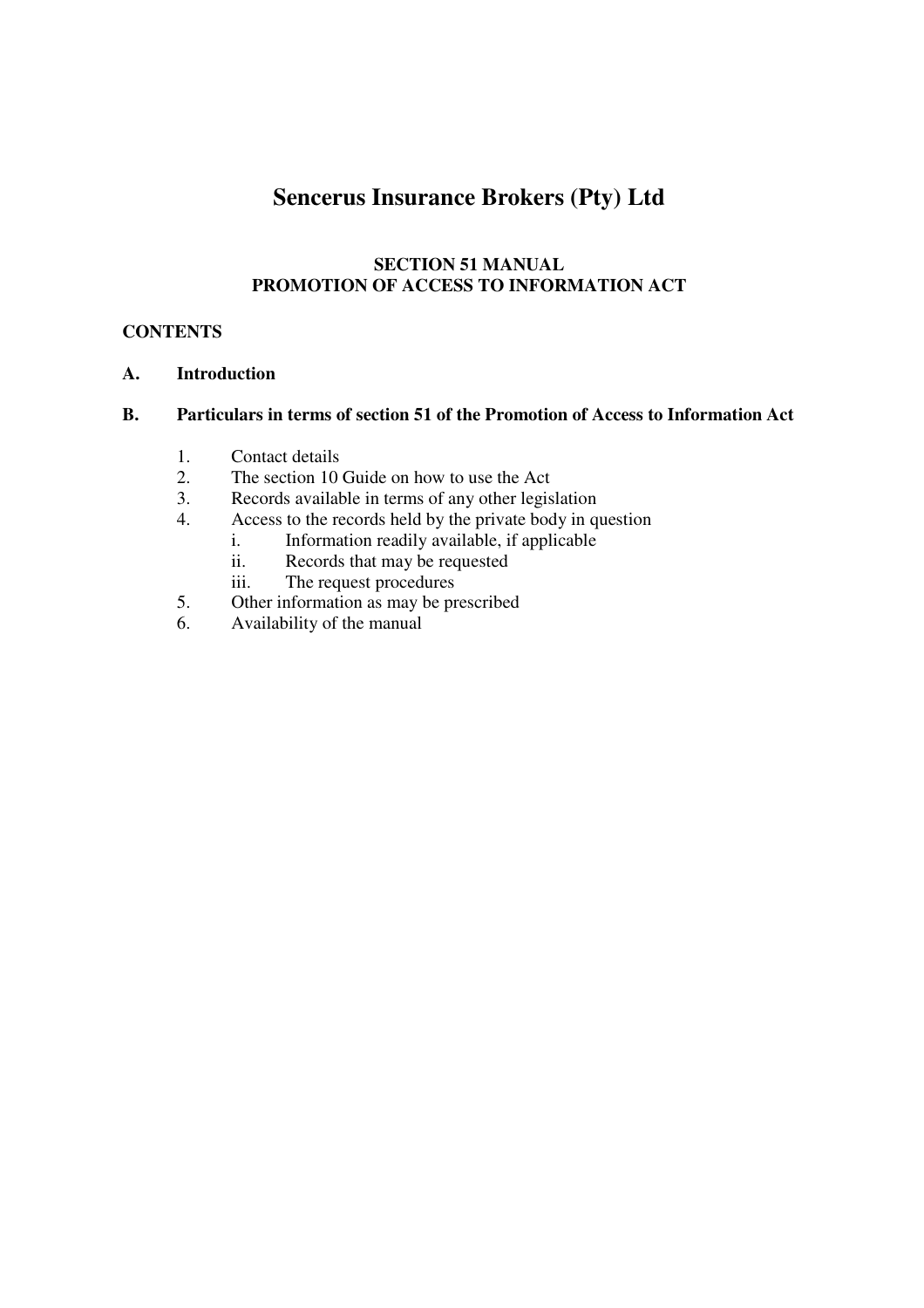#### **A. INTRODUCTION Main Business**

Insurance Brokers

## **B. PARTICULARS IN TERMS OF THE SECTION 51 MANUAL**

# **1. Contact details**

Rory Desmond Shiel

Postal address: PO Box 9662 Centurion 0046

Street Address: 5 Hazel Court 160 Witch Hazel Avenue Technopark Centurion

| Telephone number: $012\,665\,4813$ |                       |
|------------------------------------|-----------------------|
| Fax number:                        | 012 665 5068          |
| Email address:                     | rory@sencerusib.co.za |

## **2. The section 10 Guide on how to use the Act**

The Guide will, according to the South African Human Rights Commission (SAHRC), be available for inspection at the offices of the SAHRC. Please direct any queries to:

#### **The South African Human Rights Commission:**

| <b>PAIA Unit</b>                          |                   |  |
|-------------------------------------------|-------------------|--|
| The Research and Documentation Department |                   |  |
| Postal address:                           | Private Bag 2700  |  |
|                                           | Houghton          |  |
|                                           | 2041              |  |
|                                           |                   |  |
| Telephone:                                | $+27$ 11 484-8300 |  |
| Fax:                                      | $+27$ 11 484-7146 |  |
| Website:                                  | www.sahrc.org.za  |  |
| E-mail:                                   | PAIA@sahrc.org.za |  |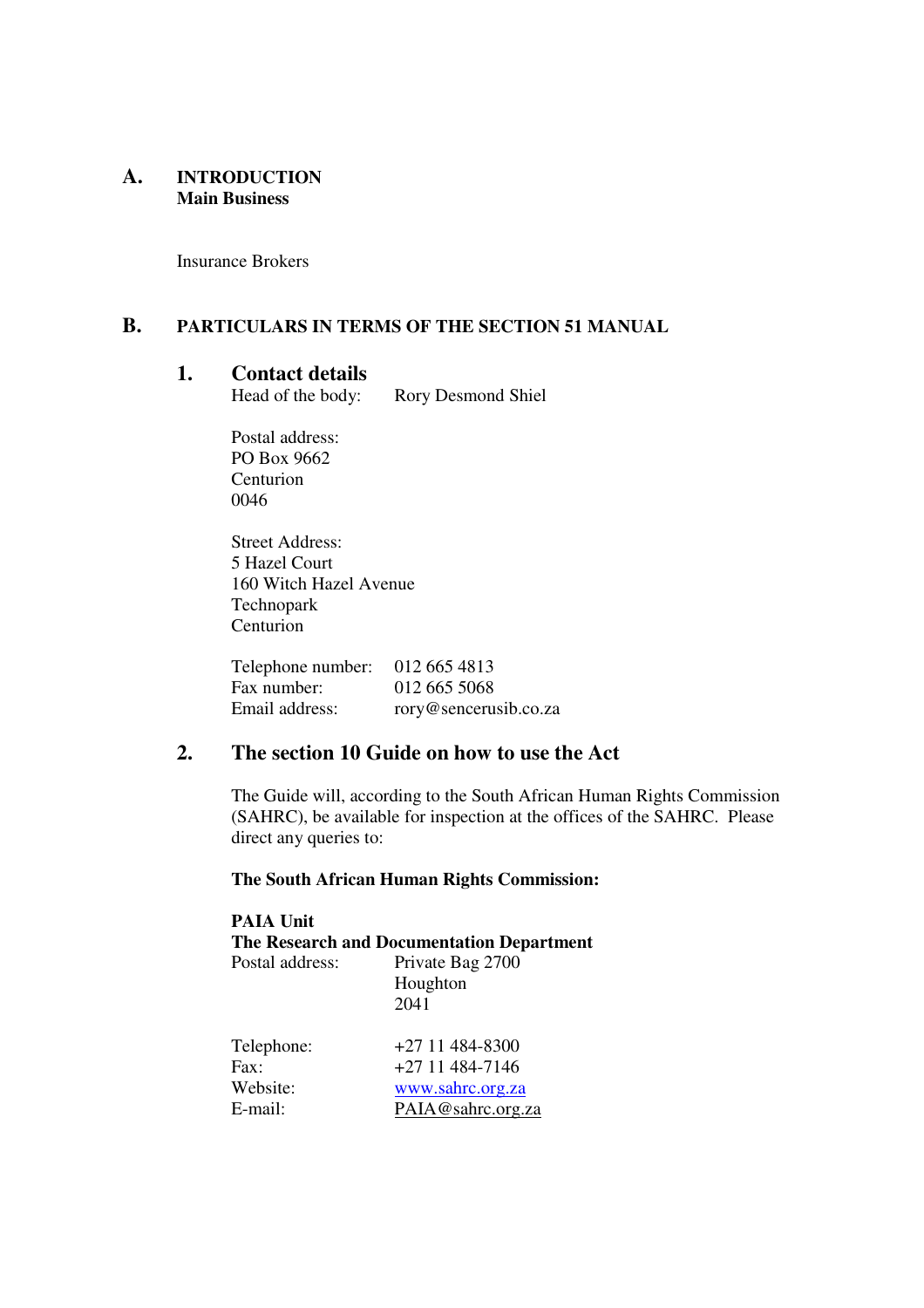## **3. Records available in terms of any other legislation**

- 1. Basic Conditions of Employment No. 75 of 1997
- 2. Companies Act No. 61 of 1973
- 3. Compensation for Occupational Injuries and Health Diseases Act No.130 of 1993
- 4. Employment Equity Act No. 55 of 1998
- 5. Financial Services Board Act No. 97 of 1990
- 6. Income Tax Act No. 95 of 1967
- 7. Insurance Act No 27 of 1943
- 8. Labour Relations Act No. 66 of 1995
- 9. Long Term Insurance Act No. 52 of 1998
- 10. Medical Schemes Act No. 131 of 1998
- 11. Occupational Health & Safety Act No. 85 of 1993
- 12. Pension Funds Act No. 24 of 1956
- 13. Post Office Act No. 44 of 1958
- 14. Regional Services Councils Act No. 109 of 1985
- 15. Short Term Insurance Act No. 53 of 1998
- 16. Skills Development Levies Act No. 9 of 1999
- 17. Skills Development Act No. 97 of 1998
- 18. Stamp Duties Act No. 77 of 1968
- 19. Unemployment Contributions Act No. 4 of 2002
- 20. Unemployment Insurance Act No. 63 of 2001
- 21. Value Added Tax Act No. 89 of 1991

## **4. Access to the records held by Sencerus Insurance Brokers (Pty) Ltd**

**i. Information readily available** 

Not Applicable

**ii. Records that may be requested:** 

Constitution

<sup>o</sup><br>List of directors Statutory registers

#### Incorporation Documents

- <sup>o</sup> Incorporation forms
	- Memorandum and articles of association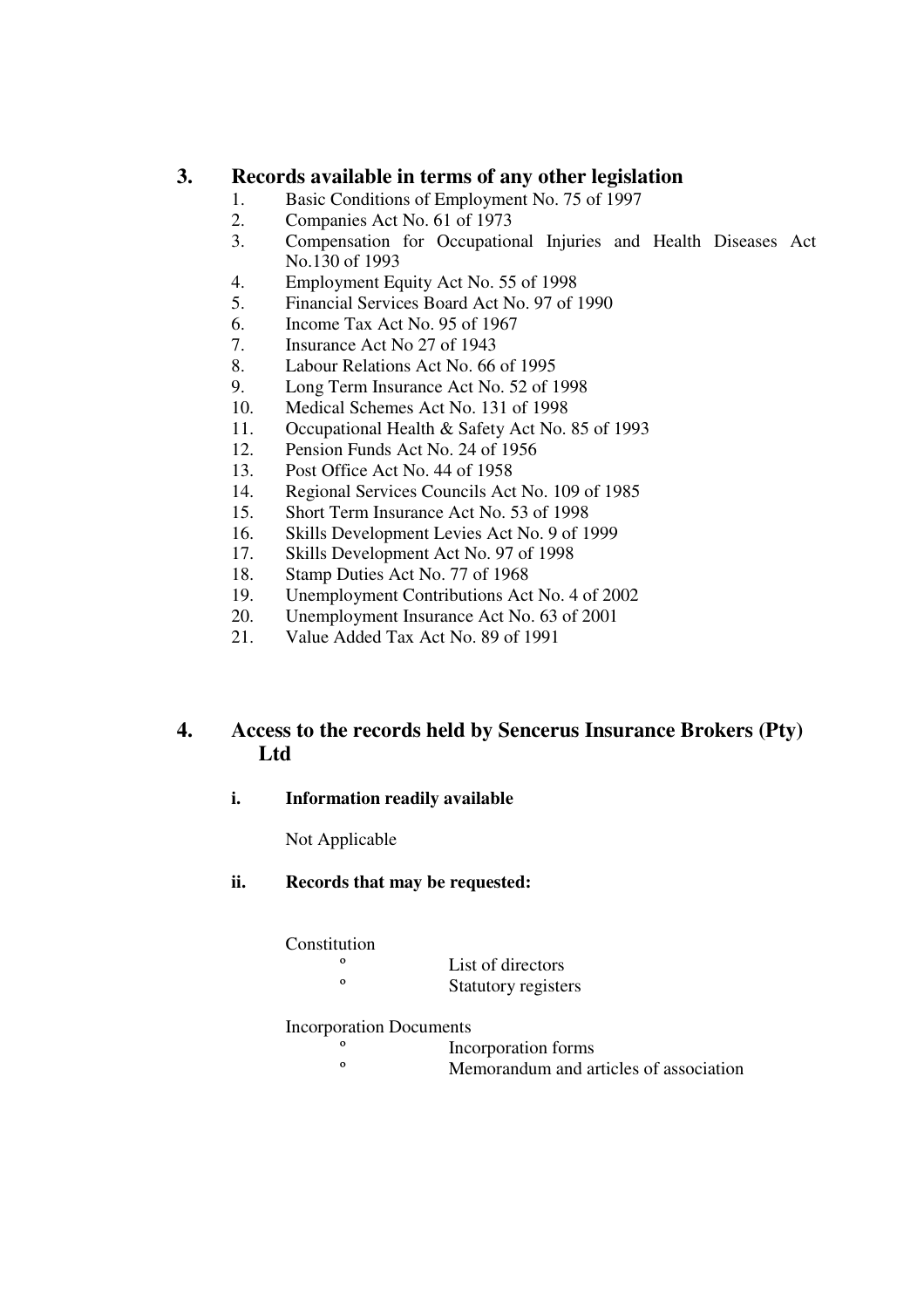#### **iii. The request procedures:**

#### **Form of request:**

- The requester must use the prescribed form to make the request for access to a record. This must be made to the head of the private body. This request must be made to the address, fax number or electronic mail address of the body concerned.
- The requester must provide sufficient detail on the request form to enable the head of the private body to identify the record and the requester. The requester should also indicate which form of access is required. The requester should also indicate if any other manner is to be used to inform the requester and state the necessary particulars to be so informed.
- The requester must identify the right that is sought to be exercised or to be protected and provide an explanation of why the requested record is required for the exercise or protection of that right.
- If a request is made on behalf of another person, the requester must then submit proof of the capacity in which the requester is making the request to the satisfaction of the head of the private body.

#### **Fees:**

A requester who seeks access to a record containing personal information about that requester is not required to pay the request fee. Every other requester, who is not a personal requester, must pay the required request fee:

- The head of the private body must notify the requester (other than a personal requester) by notice, requiring the requester to pay the prescribed fee (if any) before further processing the request.
- The fee that the requester must pay to a private body is R50. The requester may lodge an application to the court against the tender or payment of the request fee.
- After the head of the private body has made a decision on the request, the requester must be notified in the required form.
- If the request is granted then a further access fee must be paid for the search, reproduction, preparation and for any time that has exceeded the prescribed hours to search and prepare the record for disclosure.